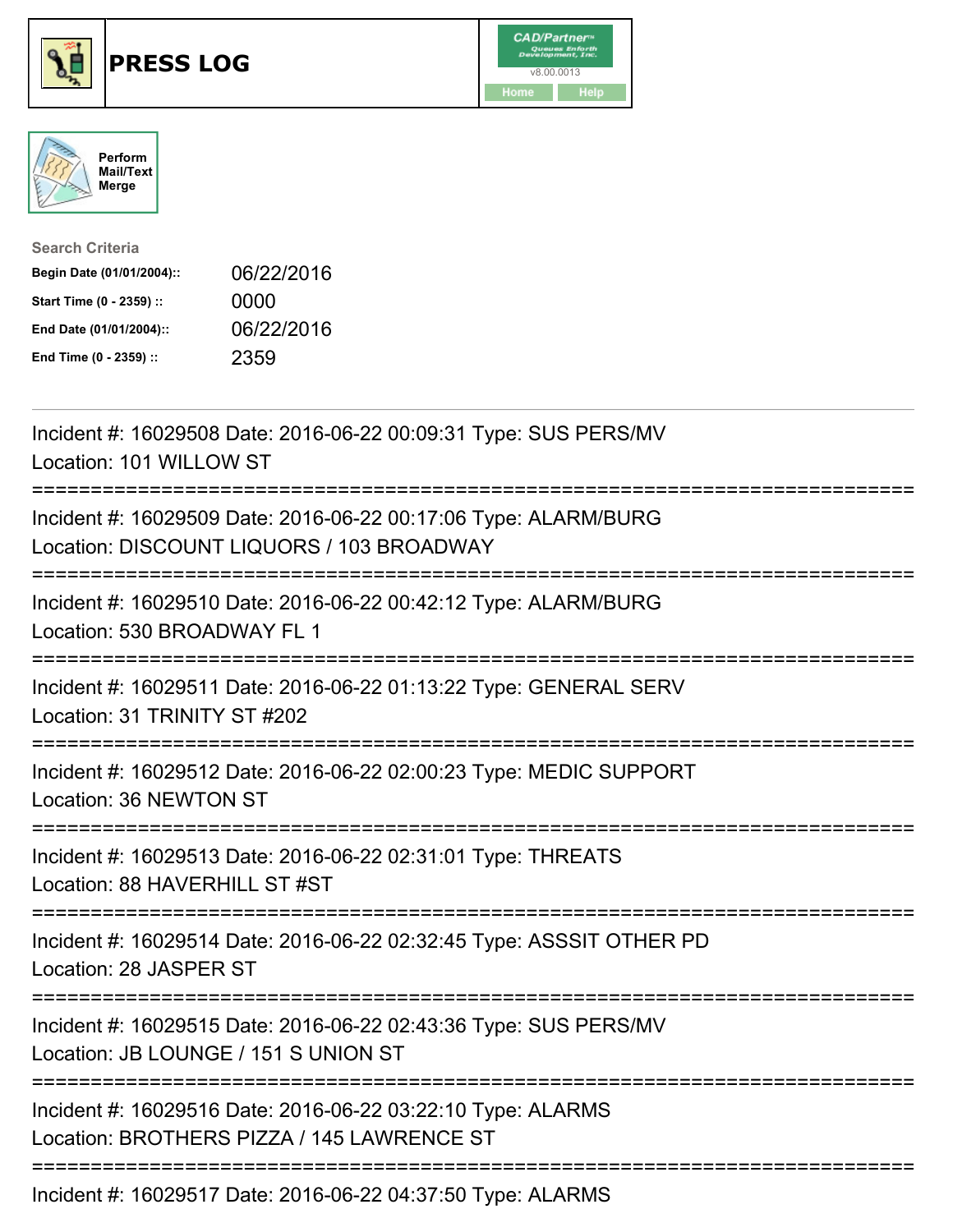| Location: FRIAS / 316 BROADWAY                                                                                                                              |
|-------------------------------------------------------------------------------------------------------------------------------------------------------------|
| ========================<br>Incident #: 16029518 Date: 2016-06-22 04:46:16 Type: LOUD NOISE<br>Location: 391 CHESTNUT ST                                    |
| Incident #: 16029519 Date: 2016-06-22 05:29:11 Type: TRESPASSING<br>Location: 189 NEWBURY ST<br>====================================                        |
| Incident #: 16029520 Date: 2016-06-22 06:03:43 Type: ALARMS<br>Location: CITGO ANDOVER ST SERVICE STA / 580 ANDOVER ST<br>:================================ |
| Incident #: 16029521 Date: 2016-06-22 06:07:04 Type: ASSSIT OTHER PD<br>Location: 20 JASPER ST                                                              |
| Incident #: 16029522 Date: 2016-06-22 06:27:09 Type: ANIMAL COMPL<br>Location: LAWRENCE ST & MAPLE ST<br>---------------------------                        |
| Incident #: 16029523 Date: 2016-06-22 06:33:07 Type: B&E/PAST<br>Location: 27 WILLOW ST FL 1                                                                |
| Incident #: 16029524 Date: 2016-06-22 07:09:43 Type: UNATENEDCHILD<br>Location: SONIC / 100 WINTHROP AV                                                     |
| Incident #: 16029525 Date: 2016-06-22 07:14:15 Type: LARCENY/PROG<br>Location: 1 GENERAL ST                                                                 |
| Incident #: 16029526 Date: 2016-06-22 07:47:26 Type: GENERAL SERV<br><b>Location: EVERETT ST</b>                                                            |
| Incident #: 16029527 Date: 2016-06-22 08:01:06 Type: CLOSE STREET<br>Location: KENT ST & S UNION ST                                                         |
| Incident #: 16029528 Date: 2016-06-22 08:06:38 Type: CLOSE STREET<br>Location: CROSS ST & FRANKLIN ST                                                       |
| Incident #: 16029529 Date: 2016-06-22 08:53:35 Type: E911 HANGUP<br>Location: EAGLE MEDICINE ASSOCIATES / 25 MARSTON ST #203                                |
| Incident #: 16029530 Date: 2016-06-22 08:55:01 Type: DOMESTIC/PROG<br>Location: 44 WASHINGTON ST                                                            |
| $Jnoid$ the $16020521$ Deta: $2016$ $06.22$ $00.0002$ Type: ALADMDLIDC                                                                                      |

Incident #: 16029531 Date: 2016-06-22 09:09:03 Type: ALARM/BURG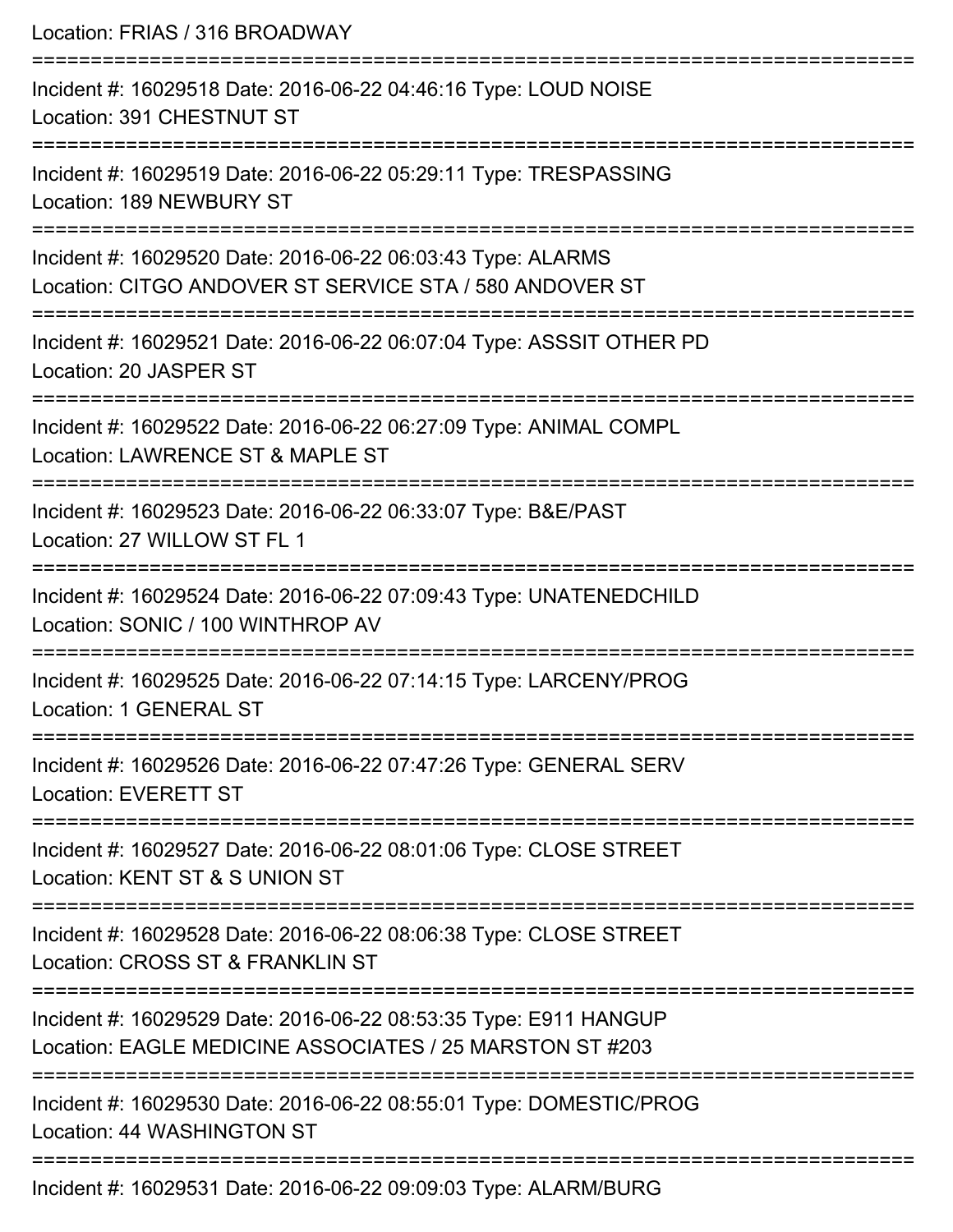| Incident #: 16029532 Date: 2016-06-22 09:15:36 Type: CK WELL BEING<br>Location: 65 UNION ST #109                                   |
|------------------------------------------------------------------------------------------------------------------------------------|
| Incident #: 16029533 Date: 2016-06-22 09:49:04 Type: TOW OF M/V<br>Location: APPLETON WY & ESSEX ST                                |
| Incident #: 16029534 Date: 2016-06-22 09:56:24 Type: INVESTIGATION<br>Location: 52 NEWBURY ST                                      |
| Incident #: 16029535 Date: 2016-06-22 10:09:28 Type: TOW OF M/V<br>Location: 219 WALNUT ST                                         |
| Incident #: 16029536 Date: 2016-06-22 10:13:19 Type: ALARM/BURG<br>Location: 130 PHILLIPS ST<br>================================== |
| Incident #: 16029537 Date: 2016-06-22 10:18:55 Type: 209A/SERVE<br>Location: 237 FERRY ST                                          |
| Incident #: 16029538 Date: 2016-06-22 10:25:15 Type: CK WELL BEING<br>Location: 317 BROADWAY #1                                    |
| Incident #: 16029539 Date: 2016-06-22 10:29:53 Type: HIT & RUN M/V<br>Location: 906 ESSEX ST                                       |
| Incident #: 16029540 Date: 2016-06-22 10:32:31 Type: 209A/SERVE<br>Location: 292 JACKSON ST                                        |
| Incident #: 16029541 Date: 2016-06-22 10:34:12 Type: 209A/SERVE<br>Location: 119 HAVERHILL ST                                      |
| Incident #: 16029542 Date: 2016-06-22 10:40:20 Type: 209A/SERVE<br>Location: 10 HAVERHILL ST                                       |
| Incident #: 16029543 Date: 2016-06-22 10:47:39 Type: TRESPASSING<br>Location: 146 THOREAU WAY                                      |
| Incident #: 16029544 Date: 2016-06-22 10:49:27 Type: 209A/SERVE<br>Location: 43 BENNINGTON ST                                      |
| Incident #: 16029545 Date: 2016-06-22 10:54:22 Type: PARK & WALK                                                                   |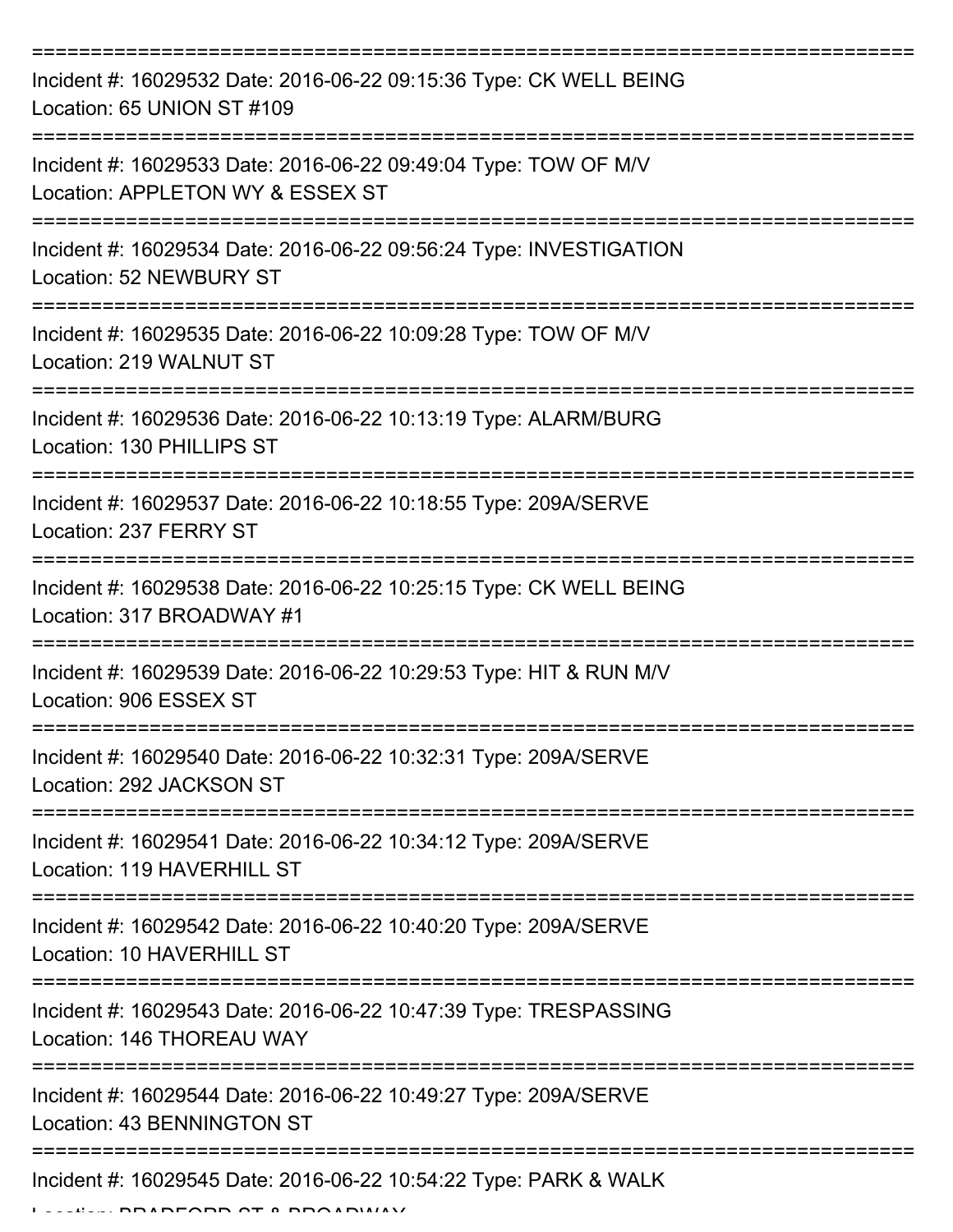| Incident #: 16029547 Date: 2016-06-22 11:05:51 Type: 209A/SERVE<br>Location: 22 BENNINGTON ST                                        |
|--------------------------------------------------------------------------------------------------------------------------------------|
| Incident #: 16029546 Date: 2016-06-22 11:06:52 Type: MEDIC SUPPORT<br>Location: OASIS ADULT HEALTH CENTER / 120 BROADWAY             |
| Incident #: 16029548 Date: 2016-06-22 11:10:22 Type: LARCENY/PAST<br>Location: 75 JACKSON ST                                         |
| Incident #: 16029549 Date: 2016-06-22 11:11:17 Type: RECOV/STOL/MV<br><b>Location: BOEHM ST</b>                                      |
| Incident #: 16029550 Date: 2016-06-22 11:14:07 Type: UNATENEDCHILD<br>Location: BROADWAY & MANCHESTER ST<br>:======================= |
| Incident #: 16029551 Date: 2016-06-22 11:21:09 Type: HIT & RUN M/V<br>Location: BRADFORD ST & WINSLOW PL                             |
| Incident #: 16029552 Date: 2016-06-22 11:36:35 Type: DRUG VIO<br>Location: NEWBURY ST & SUMMER ST                                    |
| Incident #: 16029553 Date: 2016-06-22 11:39:13 Type: UNWANTEDGUEST<br>Location: CVS PHARMACY / 205 S BROADWAY                        |
| Incident #: 16029554 Date: 2016-06-22 11:42:35 Type: MEDIC SUPPORT<br>Location: MARY IMMACULATE / 172 LAWRENCE ST                    |
| Incident #: 16029555 Date: 2016-06-22 11:58:48 Type: KEEP PEACE<br>Location: 7 DEWEY ST<br>--------------------------                |
| Incident #: 16029556 Date: 2016-06-22 12:00:51 Type: 911 HANG UP<br>Location: GREATER LAWRENCE FAM.HLTH.CTR. / 34 HAVERHILL ST       |
| Incident #: 16029557 Date: 2016-06-22 12:07:55 Type: AUTO ACC/UNK PI<br><b>Location: 39 MERRIMACK ST</b>                             |
| Incident #: 16029558 Date: 2016-06-22 12:09:17 Type: FIGHT<br>Location: 350 HAVERHILL ST                                             |
| Incident #: 16029560 Date: 2016-06-22 12:09:26 Type: KEEP PEACE                                                                      |

Location: 133 E HAVEDHILL CT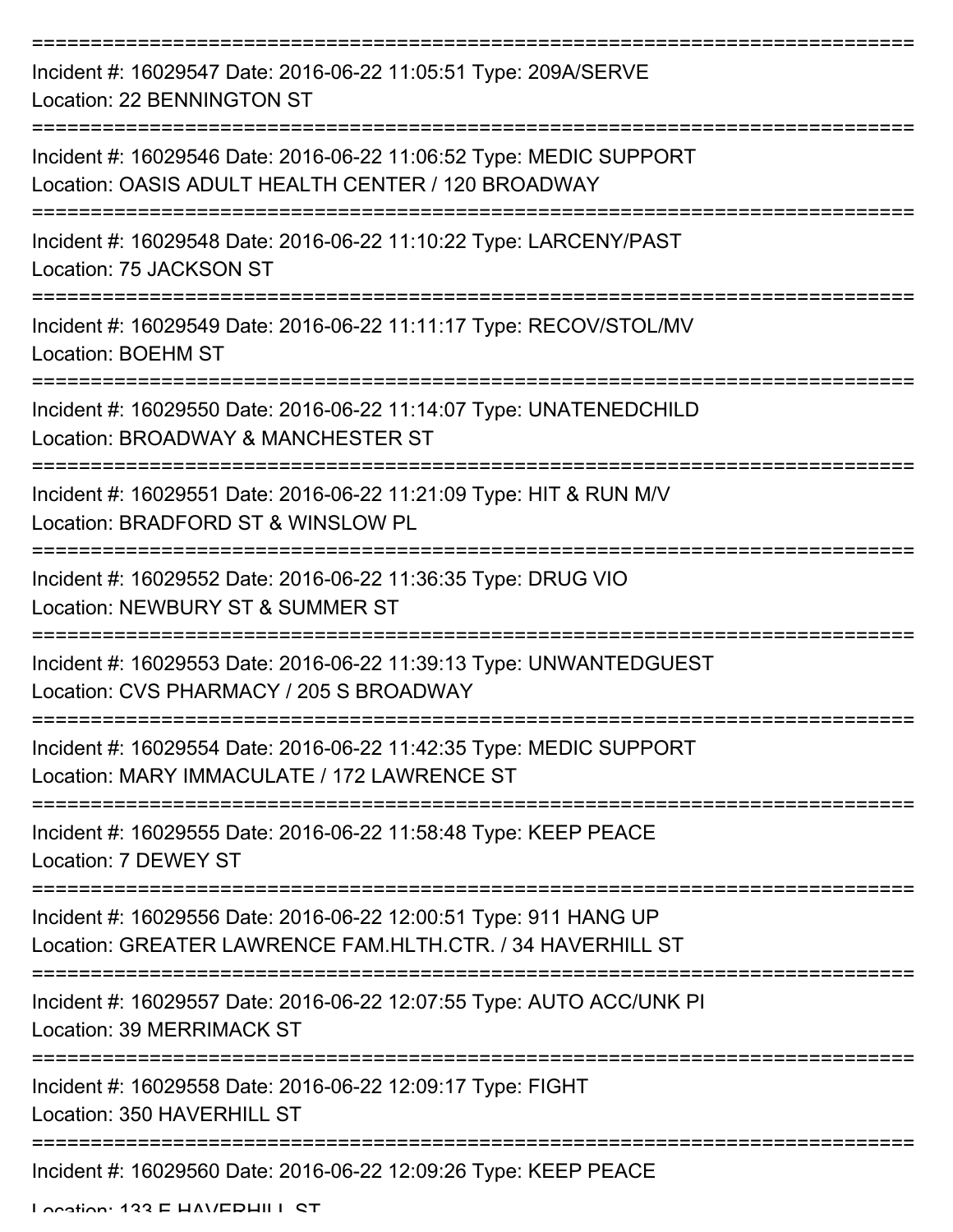| Incident #: 16029559 Date: 2016-06-22 12:09:57 Type: TOW OF M/V<br>Location: 150 PARK ST             |
|------------------------------------------------------------------------------------------------------|
| Incident #: 16029561 Date: 2016-06-22 12:11:42 Type: DRUG VIO<br><b>Location: THORNTON AV</b>        |
| Incident #: 16029562 Date: 2016-06-22 12:20:14 Type: M/V STOP<br>Location: BRADFORD ST & BROADWAY    |
| Incident #: 16029563 Date: 2016-06-22 12:29:36 Type: 209A/SERVE<br>Location: 12 SALEM ST             |
| Incident #: 16029564 Date: 2016-06-22 12:33:19 Type: A&B D/W PAST<br>Location: 5 JORDAN AV           |
| Incident #: 16029565 Date: 2016-06-22 12:38:40 Type: A&B D/W PAST<br>Location: 36 MORTON ST          |
| Incident #: 16029566 Date: 2016-06-22 12:54:49 Type: PARK & WALK<br>Location: MARKET ST & S UNION ST |
| Incident #: 16029567 Date: 2016-06-22 12:56:06 Type: MEDIC SUPPORT<br>Location: 96 LOWELL ST         |
| Incident #: 16029568 Date: 2016-06-22 12:58:10 Type: MEDIC SUPPORT<br>Location: 57 JACKSON ST        |
| Incident #: 16029569 Date: 2016-06-22 13:03:33 Type: MEDIC SUPPORT<br>Location: 96 RAILROAD ST       |
| Incident #: 16029570 Date: 2016-06-22 13:04:56 Type: 209A/SERVE<br>Location: 294 SALEM ST            |
| Incident #: 16029572 Date: 2016-06-22 13:06:34 Type: TRESPASSING<br>Location: 23 SPRINGFIELD ST      |
| Incident #: 16029571 Date: 2016-06-22 13:07:02 Type: DRUG VIO<br><b>Location: 113 ARLINGTON ST</b>   |
| Incident #: 16029574 Date: 2016-06-22 13:10:23 Type: GENERAL SERV<br>Location: 456 BROADWAY          |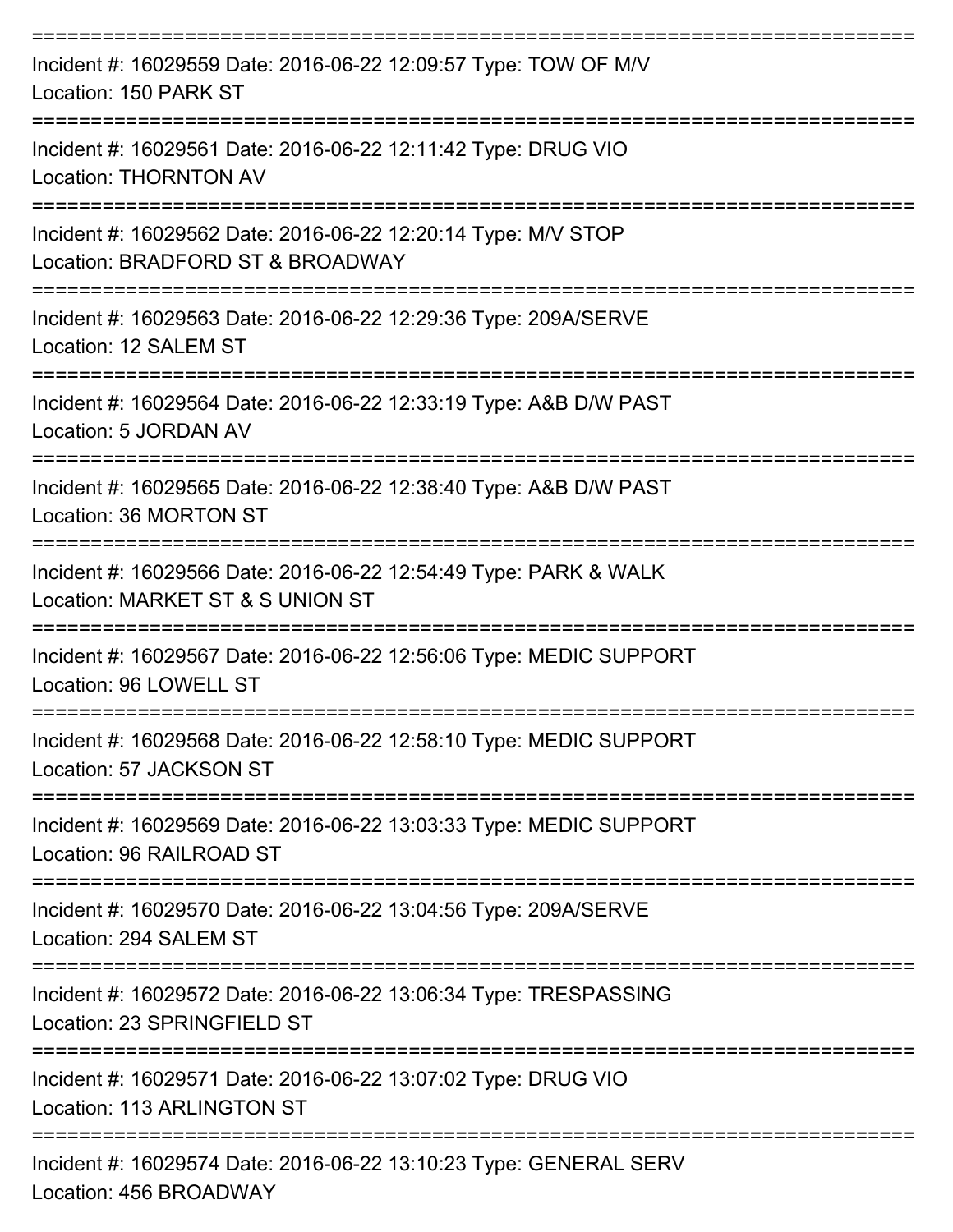| Incident #: 16029573 Date: 2016-06-22 13:11:45 Type: WARRANT SERVE<br>Location: 9 HOWE CT              |
|--------------------------------------------------------------------------------------------------------|
| Incident #: 16029575 Date: 2016-06-22 13:15:39 Type: HIT & RUN M/V<br>Location: 196 JACKSON ST         |
| Incident #: 16029576 Date: 2016-06-22 13:25:45 Type: DOMESTIC/PROG<br>Location: 69 LEXINGTON ST FL 3RD |
| Incident #: 16029577 Date: 2016-06-22 13:28:58 Type: DRUG VIO<br>Location: CENTRE ST & WILLOW ST       |
| Incident #: 16029578 Date: 2016-06-22 13:32:00 Type: SUS PERS/MV<br>Location: HAVERHILL ST & WEST ST   |
| Incident #: 16029579 Date: 2016-06-22 13:45:27 Type: LIC PLATE STO<br>Location: 28 SUMMER ST           |
| Incident #: 16029580 Date: 2016-06-22 13:52:20 Type: A&B D/W PAST<br>Location: 305 PROSPECT ST #2      |
| Incident #: 16029581 Date: 2016-06-22 14:06:49 Type: RECOV/STOL/MV<br>Location: 46 KNOX ST             |
| Incident #: 16029582 Date: 2016-06-22 14:29:00 Type: IDENTITY THEFT<br>Location: 11 RIDGEWOOD CIR      |
| Incident #: 16029583 Date: 2016-06-22 14:36:06 Type: CK WELL BEING<br>Location: 104 ESSEX ST           |
| Incident #: 16029584 Date: 2016-06-22 14:49:01 Type: AUTO ACC/PED<br>Location: 135 BROADWAY            |
| Incident #: 16029585 Date: 2016-06-22 14:59:21 Type: DRUG VIO<br><b>Location: PLEASANT ST</b>          |
| Incident #: 16029586 Date: 2016-06-22 15:04:07 Type: GENERAL SERV<br>Location: 155 MARSTON ST          |
| Incident #: 16029587 Date: 2016-06-22 15:13:05 Type: MEDIC SUPPORT<br>Location: 109 THOREAU WAY #722   |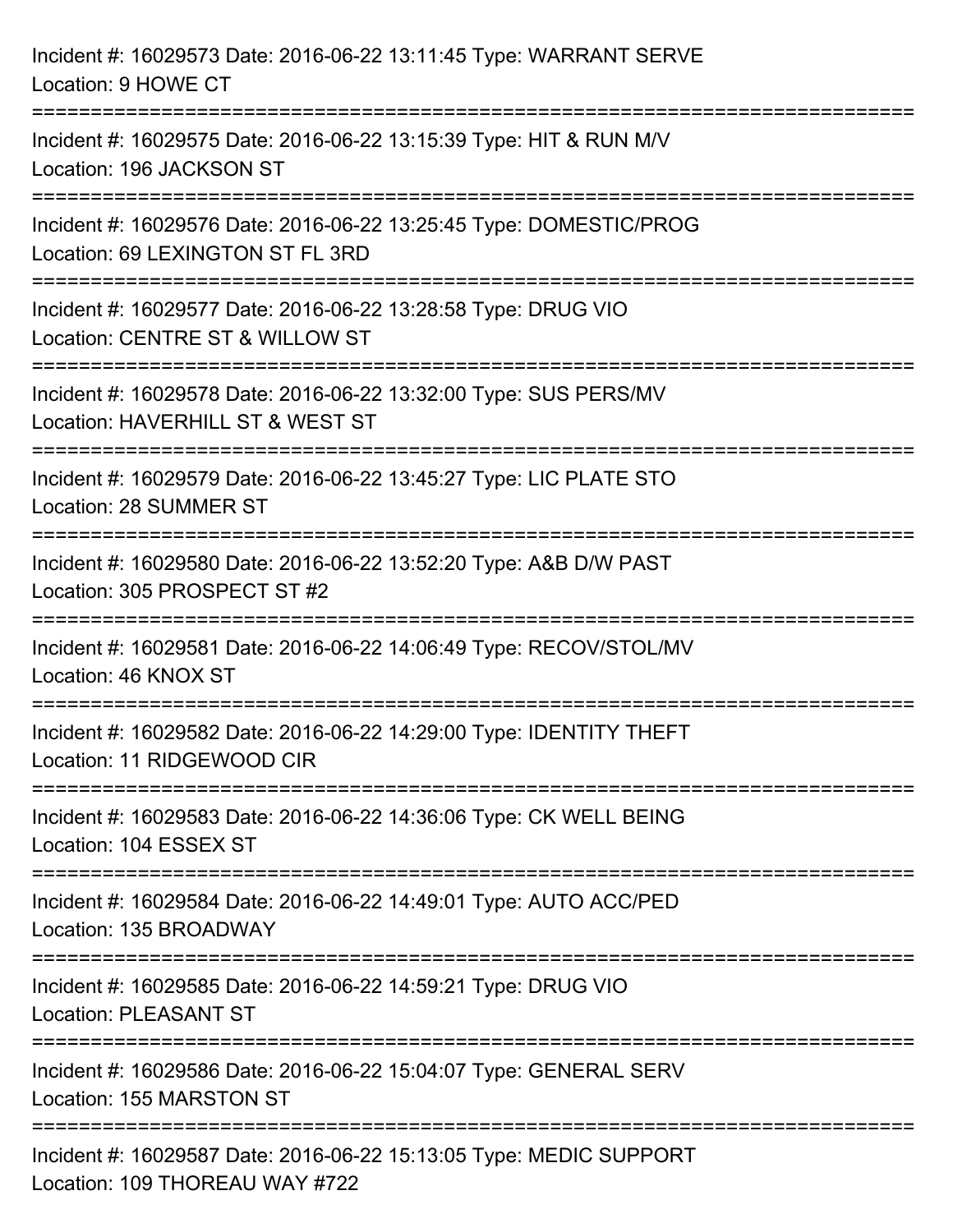| Incident #: 16029588 Date: 2016-06-22 15:20:13 Type: MISSING PERS<br>Location: 16 SCHOOL ST                                         |
|-------------------------------------------------------------------------------------------------------------------------------------|
| Incident #: 16029589 Date: 2016-06-22 15:31:18 Type: GENERAL SERV<br>Location: 456 BROADWAY<br>==================================== |
| Incident #: 16029590 Date: 2016-06-22 15:40:44 Type: M/V STOP<br>Location: BROADWAY & LOWELL ST                                     |
| Incident #: 16029591 Date: 2016-06-22 15:46:29 Type: 911 HANG UP<br>Location: GREATER LAWRENCE FAM.HLTH.CTR. / 34 HAVERHILL ST      |
| Incident #: 16029592 Date: 2016-06-22 15:52:24 Type: LARCENY/PAST<br>Location: 357 JACKSON ST                                       |
| Incident #: 16029593 Date: 2016-06-22 16:03:34 Type: WARRANT SERVE<br>Location: 396 MERRIMACK ST                                    |
| Incident #: 16029594 Date: 2016-06-22 16:07:35 Type: HIT & RUN M/V<br>Location: 69 NEWBURY ST                                       |
| Incident #: 16029595 Date: 2016-06-22 16:08:37 Type: ALARMS<br>Location: BRUCE SCHOOL / 135 BUTLER ST                               |
| Incident #: 16029596 Date: 2016-06-22 16:09:58 Type: SUS PERS/MV<br>Location: 87 CAMBRIDGE ST                                       |
| Incident #: 16029597 Date: 2016-06-22 16:27:06 Type: AUTO ACC/NO PI<br>Location: WINTHROP AV                                        |
| Incident #: 16029598 Date: 2016-06-22 16:38:11 Type: KEEP PEACE<br>Location: 31 TRINITY ST                                          |
| Incident #: 16029599 Date: 2016-06-22 16:42:16 Type: LARCENY/PAST<br>Location: 235 JACKSON ST #5                                    |
| Incident #: 16029600 Date: 2016-06-22 16:44:32 Type: LOUD NOISE<br>Location: 13 LAFAYETTE AV                                        |
| Incident #: 16029601 Date: 2016-06-22 16:55:15 Type: SUS PERS/MV<br>Location: BROOKFIELD ST & KENNETH ST                            |

===========================================================================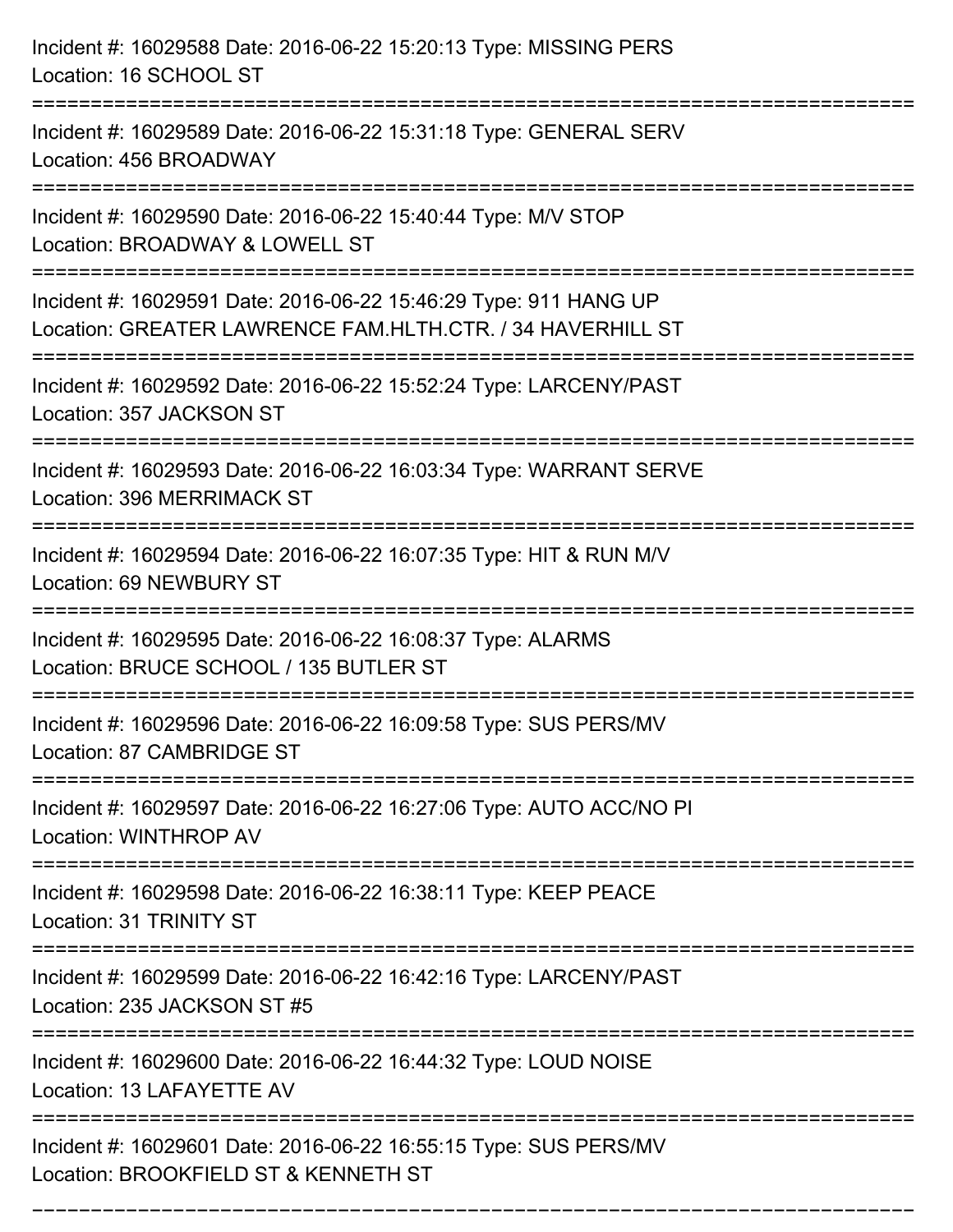| Incident #: 16029603 Date: 2016-06-22 17:24:12 Type: CK WELL BEING<br>Location: BROADWAY & CONCORD ST                                |
|--------------------------------------------------------------------------------------------------------------------------------------|
| Incident #: 16029604 Date: 2016-06-22 17:28:11 Type: 911 HANG UP<br>Location: HIGGINS / 180 CRAWFORD ST<br>:======================== |
| Incident #: 16029605 Date: 2016-06-22 17:46:42 Type: M/V STOP<br>Location: BROADWAY & CONCORD ST                                     |
| Incident #: 16029606 Date: 2016-06-22 17:49:16 Type: M/V STOP<br>Location: 304 JACKSON ST                                            |
| Incident #: 16029607 Date: 2016-06-22 17:55:17 Type: M/V STOP<br>Location: BROADWAY & CANAL ST                                       |
| Incident #: 16029608 Date: 2016-06-22 18:15:53 Type: HIT & RUN M/V<br>Location: 60 ISLAND ST                                         |
| Incident #: 16029609 Date: 2016-06-22 18:18:32 Type: M/V STOP<br>Location: BROADWAY & HAVERHILL ST                                   |
| Incident #: 16029610 Date: 2016-06-22 18:23:32 Type: M/V STOP<br>Location: MERRIMACK ST & S UNION ST                                 |
| Incident #: 16029611 Date: 2016-06-22 18:24:18 Type: NOISE ORD<br>Location: BROOK STREET PARK / 67 BROOK ST                          |
| Incident #: 16029613 Date: 2016-06-22 18:27:37 Type: SUS PERS/MV<br>Location: RESERVOIR / AMES ST                                    |
| Incident #: 16029612 Date: 2016-06-22 18:29:54 Type: M/V STOP<br>Location: CANAL ST & MARSTON ST                                     |
| Incident #: 16029614 Date: 2016-06-22 18:33:19 Type: FIGHT<br>Location: 233 JACKSON ST                                               |
| Incident #: 16029615 Date: 2016-06-22 18:35:44 Type: LARCENY/PAST<br>Location: 191 S BROADWAY                                        |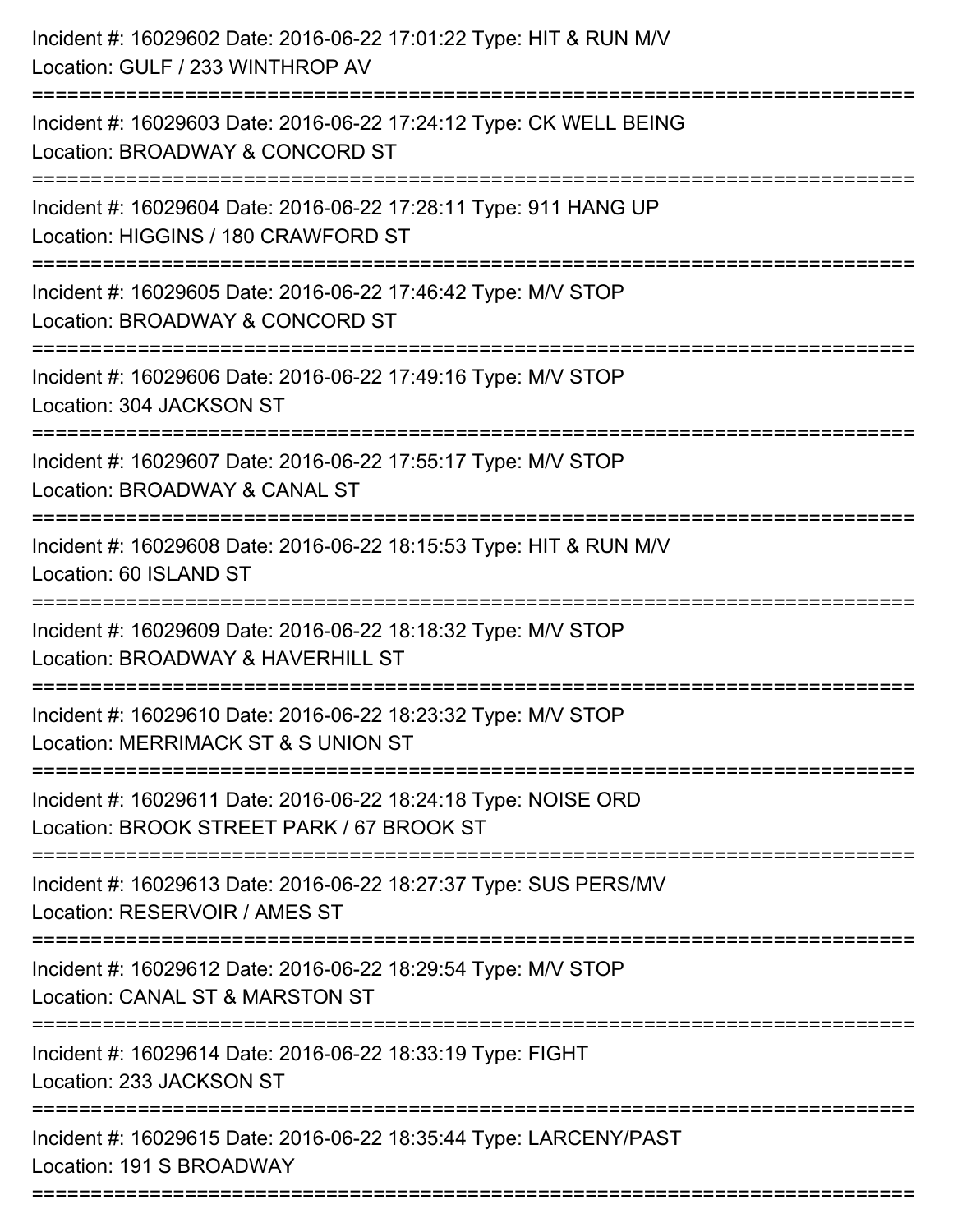Location: 280 MERRIMACK ST

| Incident #: 16029617 Date: 2016-06-22 19:07:15 Type: WARRANT SERVE<br><b>Location: THORNTON AV</b>        |
|-----------------------------------------------------------------------------------------------------------|
| Incident #: 16029618 Date: 2016-06-22 19:12:09 Type: MEDIC SUPPORT<br>Location: 210 BROADWAY              |
| Incident #: 16029619 Date: 2016-06-22 19:16:00 Type: MEDIC SUPPORT<br>Location: FERRY ST & KENDALL ST     |
| Incident #: 16029620 Date: 2016-06-22 19:16:36 Type: 911 HANG UP<br>Location: 468 HAMPSHIRE ST            |
| Incident #: 16029621 Date: 2016-06-22 19:19:24 Type: DISTURBANCE<br>Location: 198 BROADWAY                |
| Incident #: 16029622 Date: 2016-06-22 19:30:50 Type: TRESPASSING<br>Location: POOL / HIGH                 |
| Incident #: 16029623 Date: 2016-06-22 20:03:34 Type: NOISE ORD<br>Location: LEXINGTON ST & PARK ST        |
| Incident #: 16029624 Date: 2016-06-22 20:22:12 Type: DRUG VIO<br>Location: 64 MELVIN ST                   |
| Incident #: 16029625 Date: 2016-06-22 20:42:01 Type: M/V STOP<br>Location: 26 BODWELL ST                  |
| Incident #: 16029626 Date: 2016-06-22 20:51:39 Type: MEDIC SUPPORT<br>Location: S UNION ST & SALEM ST     |
| Incident #: 16029627 Date: 2016-06-22 20:52:14 Type: M/V STOP<br>Location: 193 PARK ST                    |
| Incident #: 16029628 Date: 2016-06-22 20:56:29 Type: NOISE ORD<br>Location: 19 MECHANIC ST                |
| Incident #: 16029629 Date: 2016-06-22 21:03:09 Type: NOISE ORD<br>Location: HAFFNERS CAR WASH / PARKER ST |
|                                                                                                           |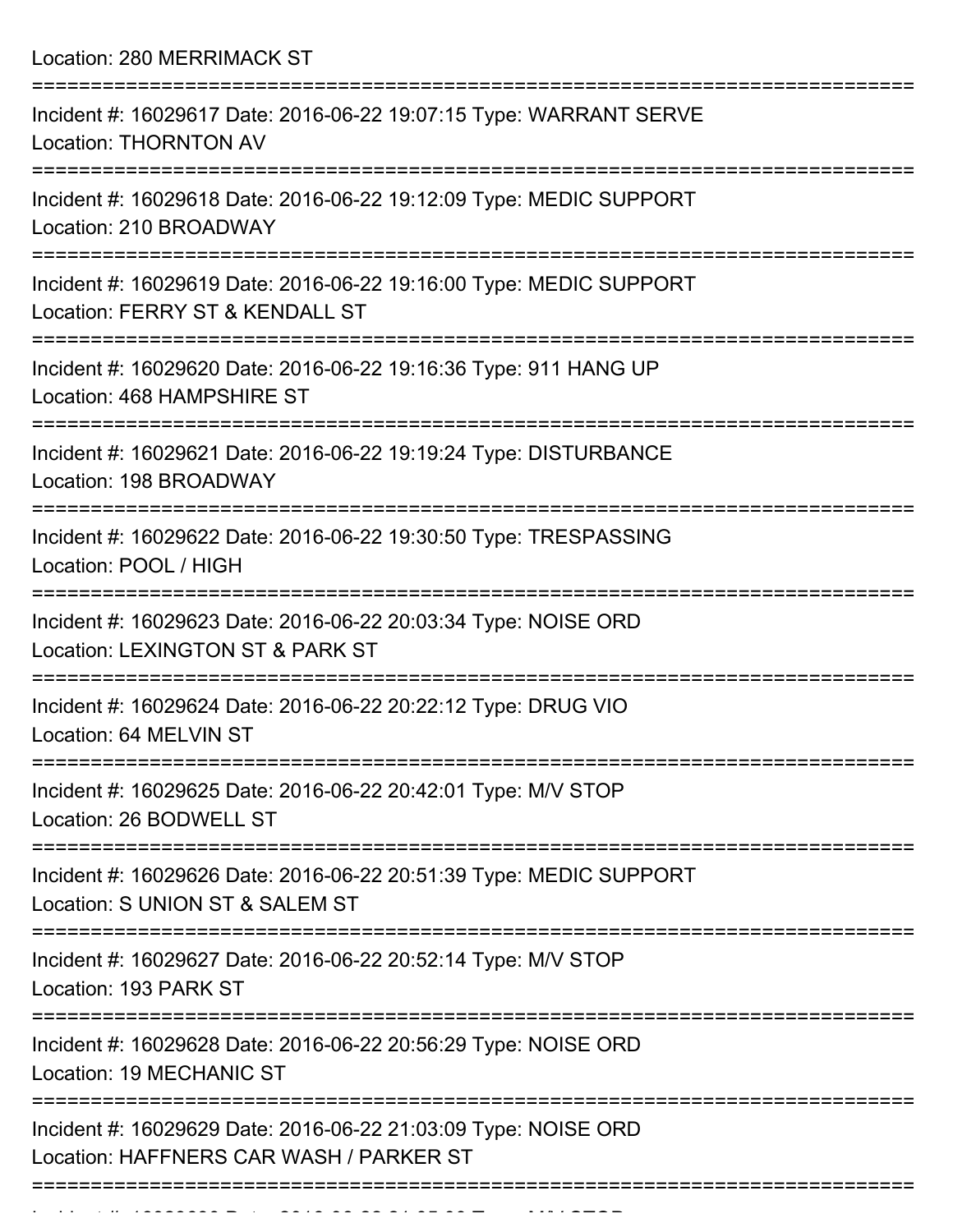| Location: PARKER ST & SALEM ST                                                                                                               |
|----------------------------------------------------------------------------------------------------------------------------------------------|
| Incident #: 16029631 Date: 2016-06-22 21:07:04 Type: SUS PERS/MV<br>Location: 56 AVON ST                                                     |
| Incident #: 16029632 Date: 2016-06-22 21:10:35 Type: INVEST CONT<br>Location: 73 BROOKFIELD ST                                               |
| Incident #: 16029633 Date: 2016-06-22 21:22:58 Type: CK WELL BEING<br>Location: 16 COLFAX AV                                                 |
| Incident #: 16029634 Date: 2016-06-22 21:34:09 Type: WARRANT SERVE<br>Location: 75 WATER ST                                                  |
| Incident #: 16029635 Date: 2016-06-22 21:42:56 Type: DOMESTIC/PROG<br>Location: 40 HOFFMAN AV                                                |
| Incident #: 16029636 Date: 2016-06-22 21:48:52 Type: ALARM/BURG<br>Location: ESTRELLA LAW OFFICE / 300 ESSEX ST FL 2<br>==================== |
| Incident #: 16029637 Date: 2016-06-22 22:15:43 Type: NOISE ORD<br><b>Location: MECHANIC ST</b>                                               |
| Incident #: 16029638 Date: 2016-06-22 22:16:03 Type: DOMESTIC/PROG<br>Location: 111 EXCHANGE ST                                              |
| Incident #: 16029639 Date: 2016-06-22 22:17:59 Type: SUICIDE ATTEMPT<br>Location: 5 JORDAN AV                                                |
| Incident #: 16029640 Date: 2016-06-22 22:28:22 Type: LARCENY/PAST<br>Location: 231 HAMPSHIRE ST                                              |
| Incident #: 16029641 Date: 2016-06-22 22:42:39 Type: MAN DOWN<br>Location: 50 BROADWAY                                                       |
| Incident #: 16029642 Date: 2016-06-22 22:43:38 Type: LOST PROPERTY<br>Location: 100 AMESBURY ST                                              |
| Incident #: 16029643 Date: 2016-06-22 22:47:01 Type: UNKNOWN PROB<br>Location: 168 PARK ST FL 1                                              |